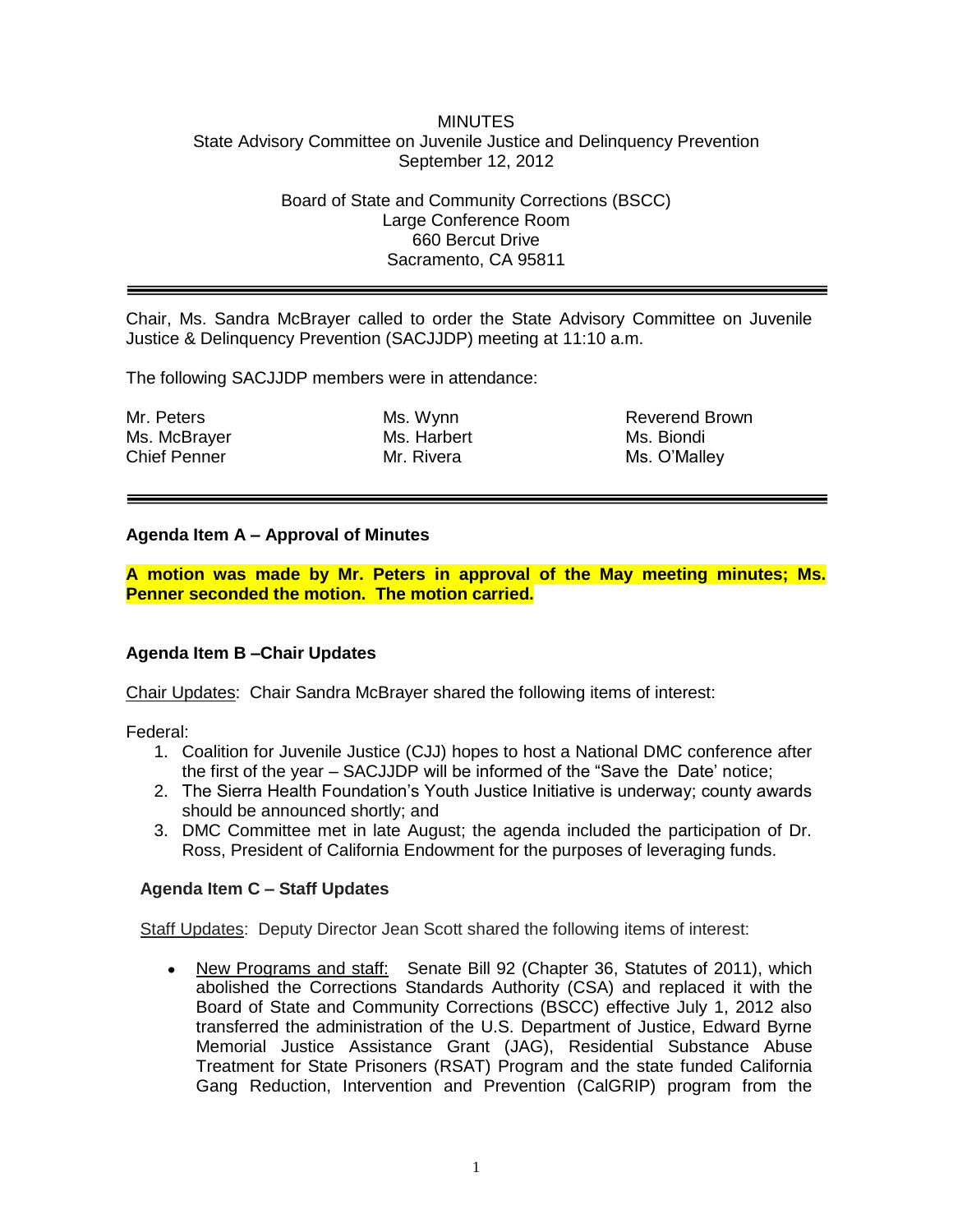California Emergency Management Agency (CalEMA) to the BSCC. Ms. Scott introduced the CalEMA staff that transferred to BSCC along with these programs.

At the July BSCC Board meeting, the Board authorized staff to use the CalEMA grant application processes for the JAG and CalGRIP programs for FY 2012 to allow minimal disruption to the field while commencing the Executive Steering Committee (ESC) process to determine future direction**.** Reverend Brown expressed interest in serving on the CalGRIP ESC when it is established. The JAG and CalGRIP grant applications have been released to the field. Since there were no current grantees transferred to BSCC for the RSAT program, BSCC will establish an Executive Steering Committee to develop the FY 2012 grant application. As part of that process, BSCC is working with the California Jail Programs Association to survey all jails to identify what programs are currently being provided for offenders.

Best Practices Approach Initiative (BPAI): The Executive Steering Committee (ESC) of the Best Practices Approach Initiative (BPAI) will be meeting later this month to redirect remaining project funds to complete the outstanding deliverables for two of the three BPAI counties (Shasta and Inyo) that the vendor, Assessments.com, was unable to complete prior to the contract completion date of July 31, 2012.

# **Agenda Item D – Board of State and Community Corrections Transition Update**

Executive Director, Ms. Mazzilli shared the following items of interest:

- Appointment of Chief Deputy Ms. Mazzilli introduced Scott Frizzie who was appointed by Governor Brown as Chief Deputy Director of the BSCC. This is a newly created position.
- Consolidation of Resources In September, the Facilities Standards and Operations Division (FSO) and the County Facilities Construction Division (CFC) were combined into one division. The current FSO Deputy Director Gary Wion will oversee the expanded FSO Division.
- Creation of New Division To continue to support the BSCC's role in data collection and analysis and administrative practices related to an independent state agency, a new Administration and Research Division was created under the management of Deputy Director Bob Takeshta. This division will include Budget, IT, Personnel/Human Resources, Legislation, Legal, and Research.

# **Agenda Item E – Legislative Update**

Ms. Hunter provided an overview of the legislative process as identified by the SACJJDP Committee and as staffing, membership and leadership has evolved over time:

Proposed legislation presented to the SACJJDP are bills that meet the criteria developed by the Correction Standards Authority (CSA), now Board of State and Community Corrections (BSCC) and SACJJDP (i.e. proposed legislation that fall under the SACJJDP's purview).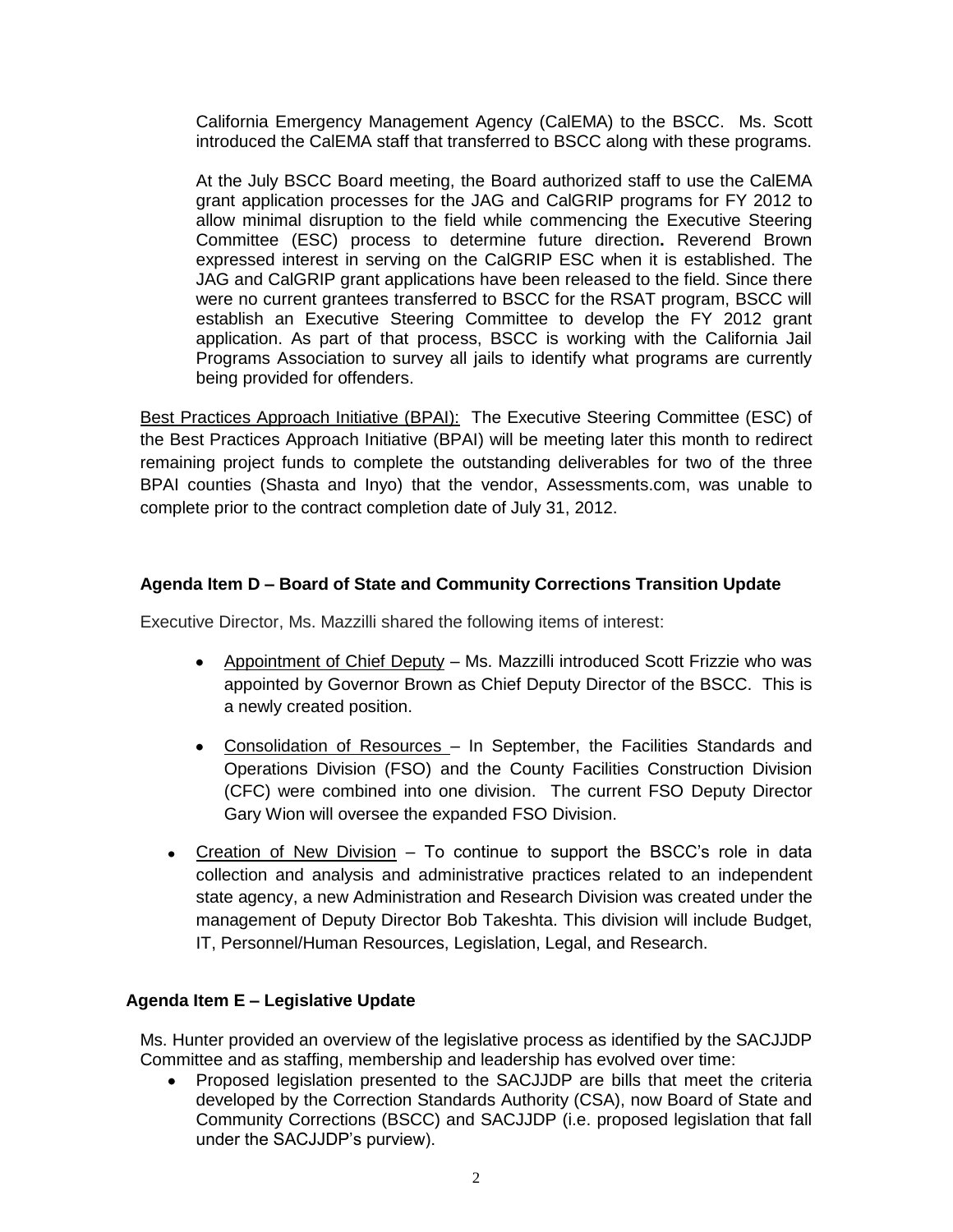- The criteria include identifying juvenile justice issues that fall under the four core protections of the Juvenile Justice and Delinquency Prevention Act (JJDPA) and/or are consistent with the SACJJDP's three-year plan (per California Department of Corrections and Rehabilitation legal advice).
- Designated staff at BSCC, committees of the SACJJDP, and individual members can propose legislation for the committee to review.

This process includes the commitment to sharing legislation in a timely manner and is member driven and staff supported.

Ms. Hunter opened it up for Committee review of current legislation. Public members provided information and requested support on the bills before the Committee:

- Barrie Becker, Executive Director of Fight Crime, Invest in Kids requested SACJJDP support for SB1235.
- Deborah Escobedo, Attorney for Youth Law Center requested SACJJDP Support for AB 1729, AB 2242, and SB 1088.

**A motion was made by Ms. Biondi in support of SB 1088; Reverend Brown seconded the motion. The motion carried.** 

**A motion was made by Ms. Biondi in support of SB 1235; Mr. Rivera seconded the motion. The motion carried.** 

**A motion was made by Ms. Biondi in support of AB 2242; Mr. Peters and Reverend Brown seconded the motion. Chief Penner opposed. The motion carried.**

**A motion was made by Ms. Biondi in support of AB 1729; Mr. Rivera and Mr. Peters seconded the motion. The motion carried.** 

#### **Agenda Item F – Youthful Offender Block Grant Audit Report**

Ms. Bushard provided an overview of the Bureau of State Audit's (BSA) final report (released 9/11/12) regarding the Youthful Offender Block Grant (YOBG) program.

The primary criticism of the BSCC by the BSA is that the BSCC does not present data in its annual YOBG reports that allow for an assessment of whether juvenile realignment has been successful. Ms. Bushard provided background information for the members that in 2007 when YOBG was enacted, realignment language was not defined or utilized as it is now. The goals were not specified in law but were determined to be to reduce the youth population within the Division of Juvenile Justice state facilities, reduce state costs to serve those youth, and keep lower level offenders closer to home.

Given today's focus on realignment, it appears BSA wants the YOBG law and BSCC's role to be something it simply is not per the legislation.

The BSCC has met the YOBG mandate to collect and report county YOBG expenditures and outcomes; that is very different than assessing the success of 'realignment'. The BSCC has released two reports so far with no criticisms from the legislature, or requests for more or different information.

**Chief Penner and several other members who were on the YOBG ESC echoed the concerns identified by BSCC staff and offered SACJJDP support in whatever capacity BSCC required. As a result, the BSCC leadership requested SACJJDP support through**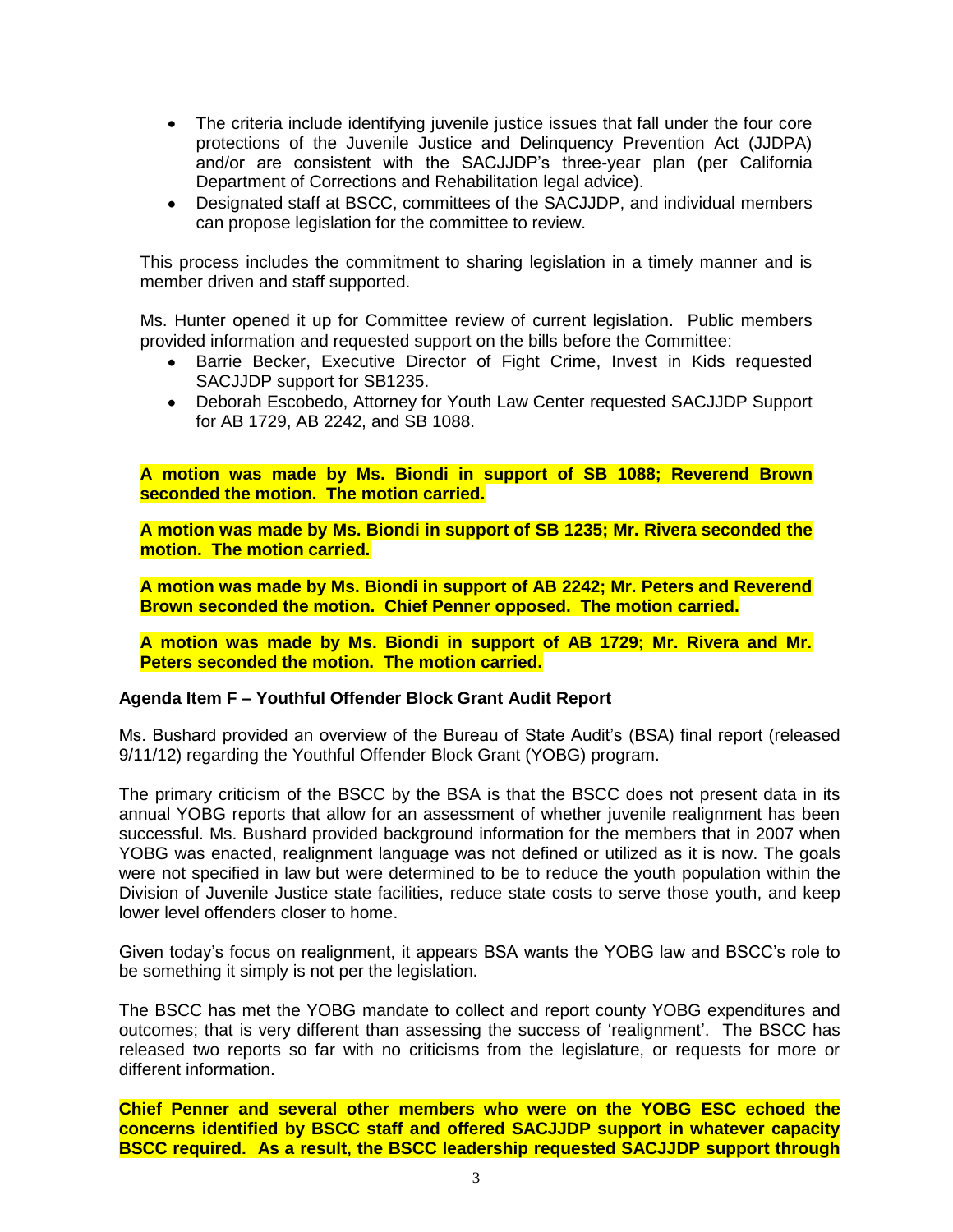**appropriate legislative channels. Ms. McBrayer will work with BSCC leadership and staff to develop a response to be submitted to the Governor and legislature**.

#### **Agenda Item G – Disproportionate Minority Contact Update – Shalinee Hunter**

Ms. Hunter provided the following update on the DMC Initiative.

The Coalition for Juvenile Justice's (CJJ) 2012 Annual Conference was held on June 21-24, 2012. Both the DMC Coordinator, Shalinee Hunter and Deputy Director Jean Scott, participated in that conference which was a great opportunity to introduce BSCC leadership to federal partners and peers across the country.

Additionally, several CJJ leadership committees and business meetings were held, including the Ethnic and Cultural Diversity (ECD) committee which is comprised of State Disproportionate Minority Contact (DMC) coordinators and SAG members who voted in the new ECD Chair, Tracey Wells Higgins, Executive Director for Renewed Minds and New Jersey SAG member. As the co-Chair for the Committee, Ms. Hunter has been tasked with mentoring Ms. Wells Higgins however; she is extremely knowledgeable on the subject of Juvenile Justice and DMC. She has expressed an interest in a site visit to California and as recent as yesterday, released through her organization a research report, the first of its kind, analyzing details of school to prison pipeline from a family perspective.

Secondly, following a comprehensive investigation, the Justice Department announced its findings regarding the Juvenile Court of Memphis and Shelby County (JCMSC), and the Shelby County Juvenile Detention Center in Tennessee.

The findings included failure to provide due process and other constitutional failures. This case is groundbreaking in that it is the first time the DOJ has utilized the DMC mandate to hold a jurisdiction responsible for the disproportionate number of youth involved in their system and the disparate treatment of youth of color.

The Office of Juvenile Justice and Delinquency Prevention (OJJDP) is now working to assist Shelby County and has put together a team of folks to participate in the reform efforts. This team is comprised of national experts, three of which currently sit on California's DMC Committee, James Bell of W. Haywood Burns, Raquel Mariscal from the Juvenile Detention Alternative Initiative (JDAI), and Dr. Cameron Wedding Ph.D., Women's Studies Chair and Professor at Sacramento State University. BSCC staff will keep the SACJJDP apprised as this case unfolds and progress is made in bringing Shelby County into compliance and out of receivership. It also must be noted, per OJJDP staff, this is the first County of possibly quite a few; and is being framed as precedence-setting in terms of DOJ and OJJDP holding jurisdictions accountable for DMC issues.

DMC Sites: In addition to the national leadership in reducing disparity and disproportionality, California continues to make progress with the 13 DMC sites currently underway. There are six sites that are approaching the end of their grant cycle (December 2012) and BSCC staff continue to assist toward sustainability. There are seven sites approaching their third phase of DMC reduction and implementation plan. BSCC staff is working with these sites in ensuring they stay on track and are capable of moving the effort forward.

DMC Assessment: This Committee agreed to undertake the assessment activities through the most cost-effective and efficient mechanism possible. As a result, a team of researchers currently working for BSCC along with at least one DMC expert researcher to help guide the assessment process have been identified. To that end, BSCC is currently working to finalize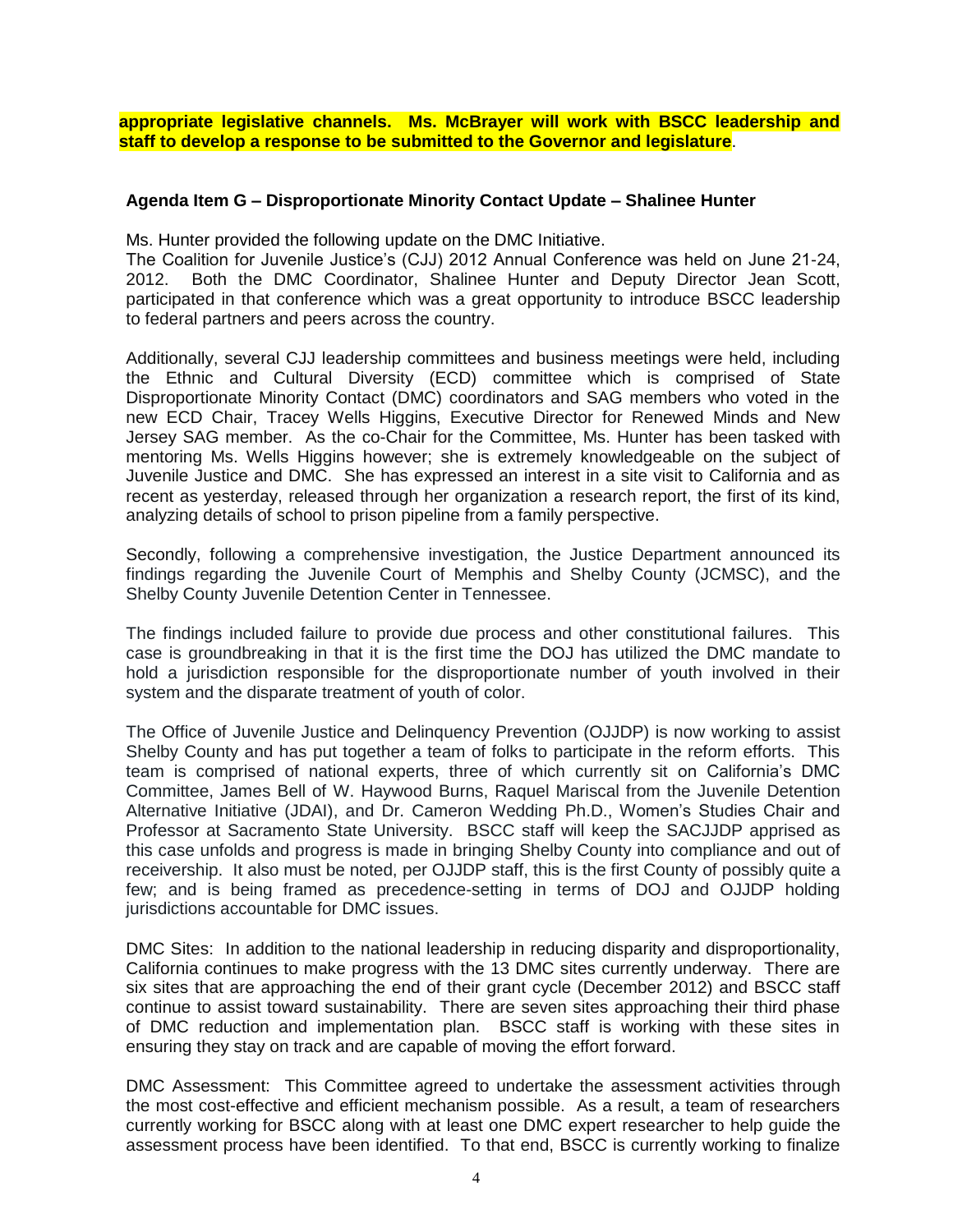a sole source contract with Monique Morris, researcher, DMC expert and DMC Committee member.

The assessment completion date is currently set for the end of March .and the final product should provide meaningful, data-driven recommendations for future DMC direction.

Lastly, U.C. Berkeley has completed the DMC training modules and shared them with the BSCC staff in electronic formats. The modules were reviewed by several members of the Training Curriculum Advisory Committee including James Bell from the BI, Dr. Cameron Wedding, and Monique Morris, but only in its draft version. Staff plans to have U.C. Berkeley staff present the training modules to the DMC Committee at the next scheduled meeting.

# **Agenda Item H – Federal Fiscal Reductions**

Ms. Zentner provided an overview of the federal fiscal reductions and impact.

Over the last several years this committee has worked to support the juvenile system improvements and reform with the Title II, Title V and Juvenile Accountability Block Grant monies.

Due to the fiscal climate not only at the state level but also at the federal level, juvenile justice funding has taken a significant hit. The federal juvenile programs have been reduced significantly:

- JABG award was reduced by almost 22% from the 2010 allocation, and then reduced further in 2012 by an additional 40%, for a total 2-year funding reduction of approximately 53% (\$4,442,000 to \$2,076,603)
- Title II award was reduced by over 20% from the 2010 allocation, and then reduced further in 2012 by an additional 60%, for a total 2-year funding reduction of approximately 68% (\$6,970,000 to \$2,237,024).
- Title V were completely eliminated for the 2012 funding year

These reductions in federal allocations necessitated adjustments to the JABG and Title II applications; for Title II, specifically, to continue funding the four core requirements at a level to continue California's compliance while also continuing priorities set forth by the SACJJDP in its strategic plan.

This has also impacted the fiscal planning strategy staff had developed for continuing to fulfill current contractual obligations as well as anticipated plans for future funding opportunities or initiatives as previously discussed by this Committee.

For JABG, grantees have not yet been impacted due to the reductions. Given the nature and timing of the JABG funding cycle, discretionary dollars historically accrue at a rate that exceeds the resources available for developing new projects and initiatives prior to the expiration of the funding. To avoid reversion of these funds to OJJDP, unspent discretionary JABG funding that is in danger of expiring has been passed on to the local entities meeting the federal funding threshold to receive a direct allocation. This has helped offset and/or delayed the impact of the JABG funding reductions felt at the local level. However, for fiscal year 2013-14, it is anticipated that the local entities receiving a direct allocation will continue to experience further decreases in their direct allocations; however,t the BSCC staff anticipate an approximate \$1 million available for distribution in early 2013.